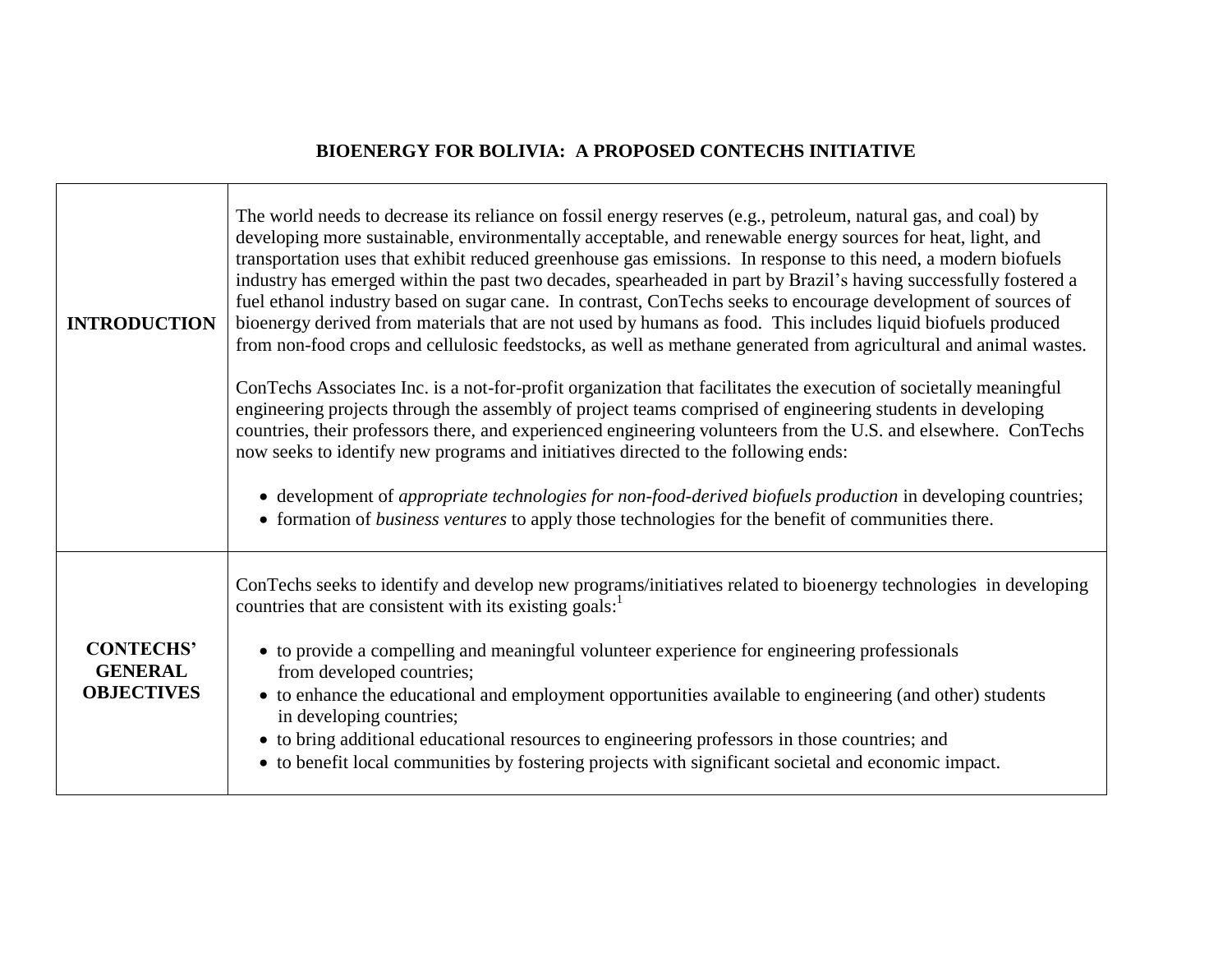|                                                                                              | To date, ConTechs' activities have focused primarily on advising and supporting "Proyectos de Grado" performed<br>by fifth-year chemical engineering students at Bolivian universities. <sup>2</sup> These studies have involved the conversion<br>of Bolivian natural gas to diesel fuels via syngas formation, Fischer-Tropsch chemistry, and hydroprocessing -<br>with particular emphasis on process and plant designs that reduce capital costs. <sup>3</sup>                                                                                                                                                                                                                                                                                                                                                                                                                                                                                                                                                                                                                                                    |
|----------------------------------------------------------------------------------------------|-----------------------------------------------------------------------------------------------------------------------------------------------------------------------------------------------------------------------------------------------------------------------------------------------------------------------------------------------------------------------------------------------------------------------------------------------------------------------------------------------------------------------------------------------------------------------------------------------------------------------------------------------------------------------------------------------------------------------------------------------------------------------------------------------------------------------------------------------------------------------------------------------------------------------------------------------------------------------------------------------------------------------------------------------------------------------------------------------------------------------|
| <b>SPECIFIC</b><br><b>PROGRAM</b><br><b>AIMS</b>                                             | ConTechs' new initiative in bioenergy technologies will have the following specific aims:<br>• to design state-of-the-art process, plant, and equipment for ethanol, biodiesel, and/or methane production<br>from inedible plant resources and waste streams available in Bolivia;<br>• to develop financial models and business plans for sustainable bioenergy businesses in Bolivia;<br>• to conceive and evaluate <i>innovative</i> process technologies and designs well suited to dispersed<br>and/or small-scale biofuel or methane production;<br>• to propose and develop <i>innovative</i> business models and businesses matched to those novel process<br>technologies and designs;<br>• to engage Bolivian university students in both the business-related and engineering aspects of producing<br>and selling biofuels;<br>• to create opportunities for employment of Bolivian university graduates in new bioenergy companies; and<br>• to promote businesses and technologies that will enable members of rural communities to benefit from<br>and/or participate in a Bolivian bioenergy industry. |
| <b>RATIONALE</b><br><b>FOR</b><br><b>BIOENERGY</b><br><b>PRODUCTION</b><br><b>IN BOLIVIA</b> | Brazil leads the world in having nurtured and built a fuel ethanol industry based on sugarcane, albeit with the<br>benefit of three decades of government subsidies. Certain regions of Bolivia enjoy agricultural conditions similar<br>to those in Brazil, and Bolivia currently exports raw and refined sugar produced from sugarcane. Given that the<br>economics of fuel ethanol are favorable in neighboring Brazil, it is reasonable to expect that ethanol production<br>would be attractive in regions of Bolivia as well. <sup>4</sup> However, serious issues exist regarding the morality and<br>economics of diverting food crops away from human consumption and towards the production of transport fuels.                                                                                                                                                                                                                                                                                                                                                                                             |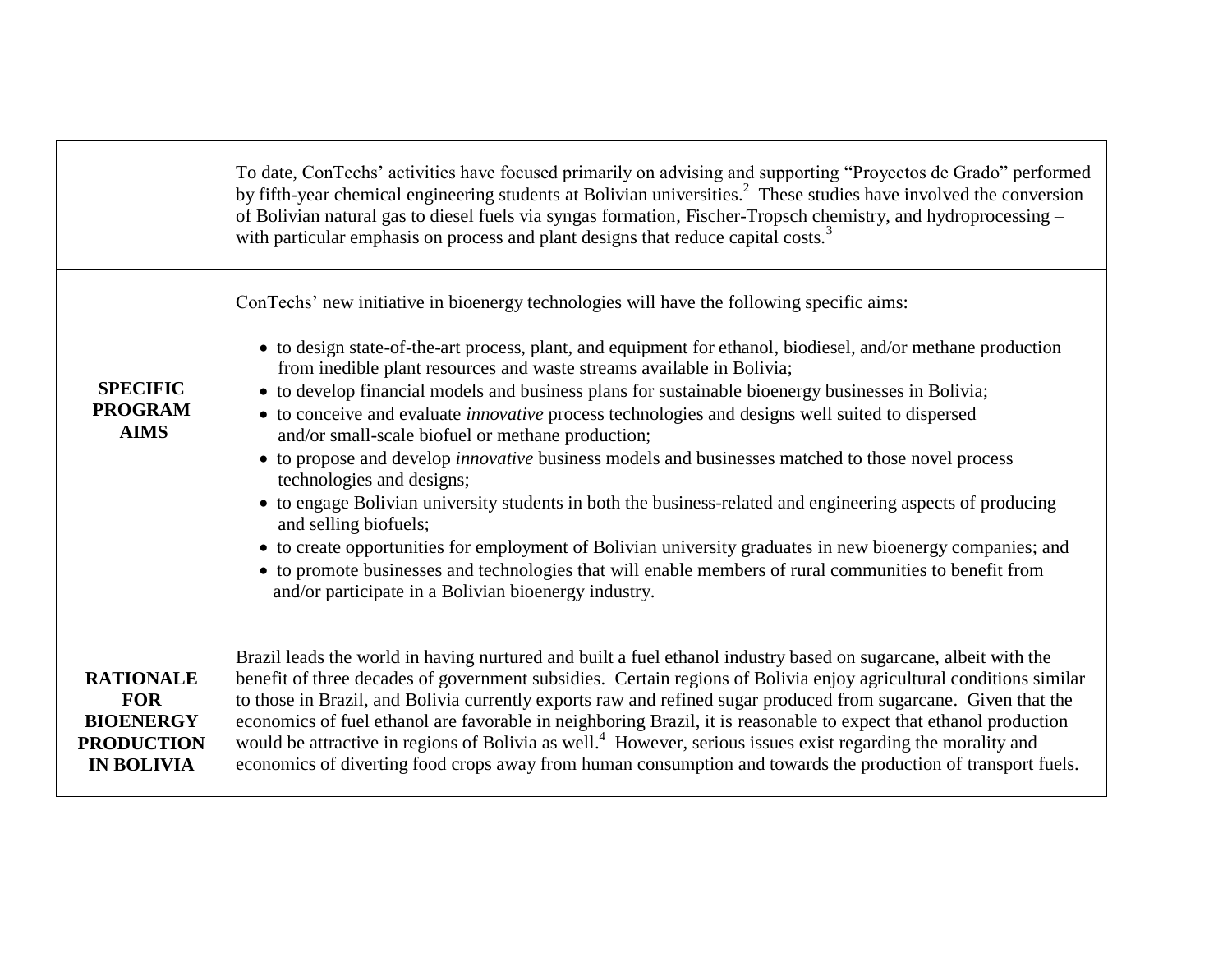|                                 | Other agricultural products grown in Bolivia that are potentially suitable for the production of fuel ethanol include<br>such starchy crops and cereal grains as corn or maize, potatoes (including sweet potatoes), sorghum, wheat, rice,<br>barley, and potentially (sugar) beets <sup>5,6</sup> , as well as food processing byproducts like cane or beet molasses. Biodiesel<br>can be obtained from palm, sunflower, and soybean oils.<br>Although some of these are more readily and efficiently processed than others – and some (like sugar cane) will be<br>ruled out by "food for fuel" considerations, the range of possibilities illustrates that several crops and regions of<br>Bolivia might well participate in a bioenergy industry. In Bolivia we hope to identify non-food plant matter $-e.g.,$<br>grasses that grow with little water in arid regions or even Jatropha – as more suitable bioenergy sources.      |
|---------------------------------|----------------------------------------------------------------------------------------------------------------------------------------------------------------------------------------------------------------------------------------------------------------------------------------------------------------------------------------------------------------------------------------------------------------------------------------------------------------------------------------------------------------------------------------------------------------------------------------------------------------------------------------------------------------------------------------------------------------------------------------------------------------------------------------------------------------------------------------------------------------------------------------------------------------------------------------|
| <b>PROCESS</b><br><b>BASICS</b> | The design of bioprocesses for ethanol production depends on many factors - most notably, the nature of the<br>feedstock. The simplest process configurations correspond to feedstocks that require relatively little pre-<br>processing and that contain simple mono- and di-saccharides like glucose and sucrose, respectively. Starchy<br>feedstocks like corn or maize require additional physical and/or chemical/enzymatic pretreatment. Sugarcane,<br>which contains 10% to 15% sucrose, is the preferred energy crop in Brazil, whereas the U.S. biofuels industry is<br>currently based (in large part, for political reasons) on corn. Because it represents the most developed process<br>technology, process fundamentals will be illustrated here using the example of sugarcane-to-ethanol conversion,<br>expecting that many of the basics will be the same for the bioconversion of more suitable non-food feedstocks. |
|                                 | Feedstock pretreatment and fermentation: With sugarcane feedstocks, pretreatment consists simply of roller-<br>pressing the harvested cane to produce a juice that can be fermented directly by a suitable yeast. With a starch-<br>containing crop like corn, the feedstock is first ground and mixed with water and the enzyme alpha-amylase, which<br>is then cooked to form a mash. A second enzyme, glucoamylase, is added to the cooled mash to further convert<br>the liquefied starch to fermentable p-glucose or "dextrose".                                                                                                                                                                                                                                                                                                                                                                                                  |
|                                 | Ethanol recovery and purification: The ethanol concentration in fermentation broths depends on the feedstock, the<br>fermentation process, and the particular microorganism involved. However, typical concentrations range from<br>about 5 vol % ethanol (with sugarcane) to about 10 vol % (with corn).                                                                                                                                                                                                                                                                                                                                                                                                                                                                                                                                                                                                                              |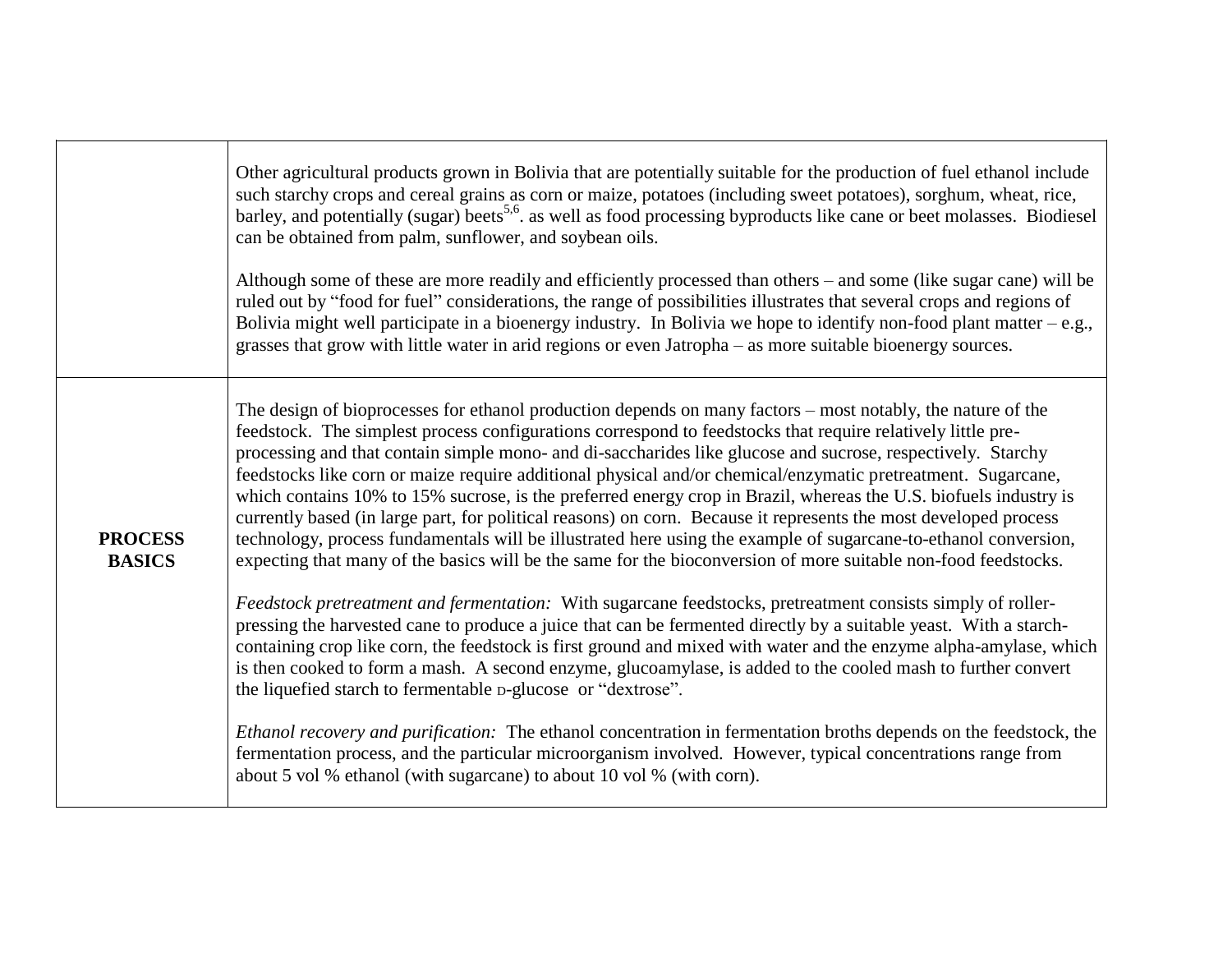|                                          | Distillation is invariably the first step in producing any of several ethanol-containing biofuels. So-called "flex-<br>fuel" vehicles can operate either on gasoline or on "E85" – a blend of 85 vol % ethanol in gasoline. Because of<br>E85's high concentration of ethanol, which acts as a cosolvent, a certain amount of water can be tolerated in the<br>ethanol destined for mixing with gasoline, and so distillation need only approach the azeotropic composition of<br>96.5 vol % ethanol. However, if ethanol is to be used as an gasoline additive or extender in an unmodified<br>gasoline engine, substantially anhydrous ethanol $(99+$ vol %) is required for blending. Historically, anhydrous<br>ethanol was produced by azeotropic distillation using benzene or other entrainers, but today dehydration can be<br>performed more energy efficiently with molecular sieves.<br>In the ConTechs initiative proposed here, teams of Bolivian students will design and evaluate bioenergy processes |
|------------------------------------------|----------------------------------------------------------------------------------------------------------------------------------------------------------------------------------------------------------------------------------------------------------------------------------------------------------------------------------------------------------------------------------------------------------------------------------------------------------------------------------------------------------------------------------------------------------------------------------------------------------------------------------------------------------------------------------------------------------------------------------------------------------------------------------------------------------------------------------------------------------------------------------------------------------------------------------------------------------------------------------------------------------------------|
|                                          | that encompass both fuel (ethanol or biodiesel) production and recovery/purification in a single, integrated plant.<br>However, ConTechs also envisions that student teams will identify and evaluate more creative and innovative<br>process configurations that may permit the bioconversion step to be decoupled from recovery and purification<br>operations – that is, separated either in time or in space as envisioned further below.                                                                                                                                                                                                                                                                                                                                                                                                                                                                                                                                                                        |
| <b>AN INNOVATIVE</b><br><b>APPROACH?</b> | Fermentation to produce dilute ethanol solutions is a relatively low-intensity, low-technology process that has been<br>practiced for centuries by many cultures. Moreover, the process can be conducted on a small scale $-e.g.,$ at the<br>level of local villages or even individual farms. The cost of transporting low-density feedstocks from the field to<br>the fermentor often represents a significant fraction of the overall cost of biofuel production $-$ a consideration that<br>places an upper limit on the area of land that can economically supply a single fermentation facility. This, in turn,<br>places a limit on fermentor capacity at a given site.<br>In contrast, the recovery of fuel-grade ethanol from dilute solutions typically requires more complex technology                                                                                                                                                                                                                   |
|                                          | and equipment, relatively high capital costs, and fairly skilled operators. Generally speaking, ethanol recovery and<br>purification are best suited to centralized facilities capable of purifying relatively large amounts of ethanol on a<br>continuous or semi-continuous basis. Economies of scale can be expected to apply.                                                                                                                                                                                                                                                                                                                                                                                                                                                                                                                                                                                                                                                                                    |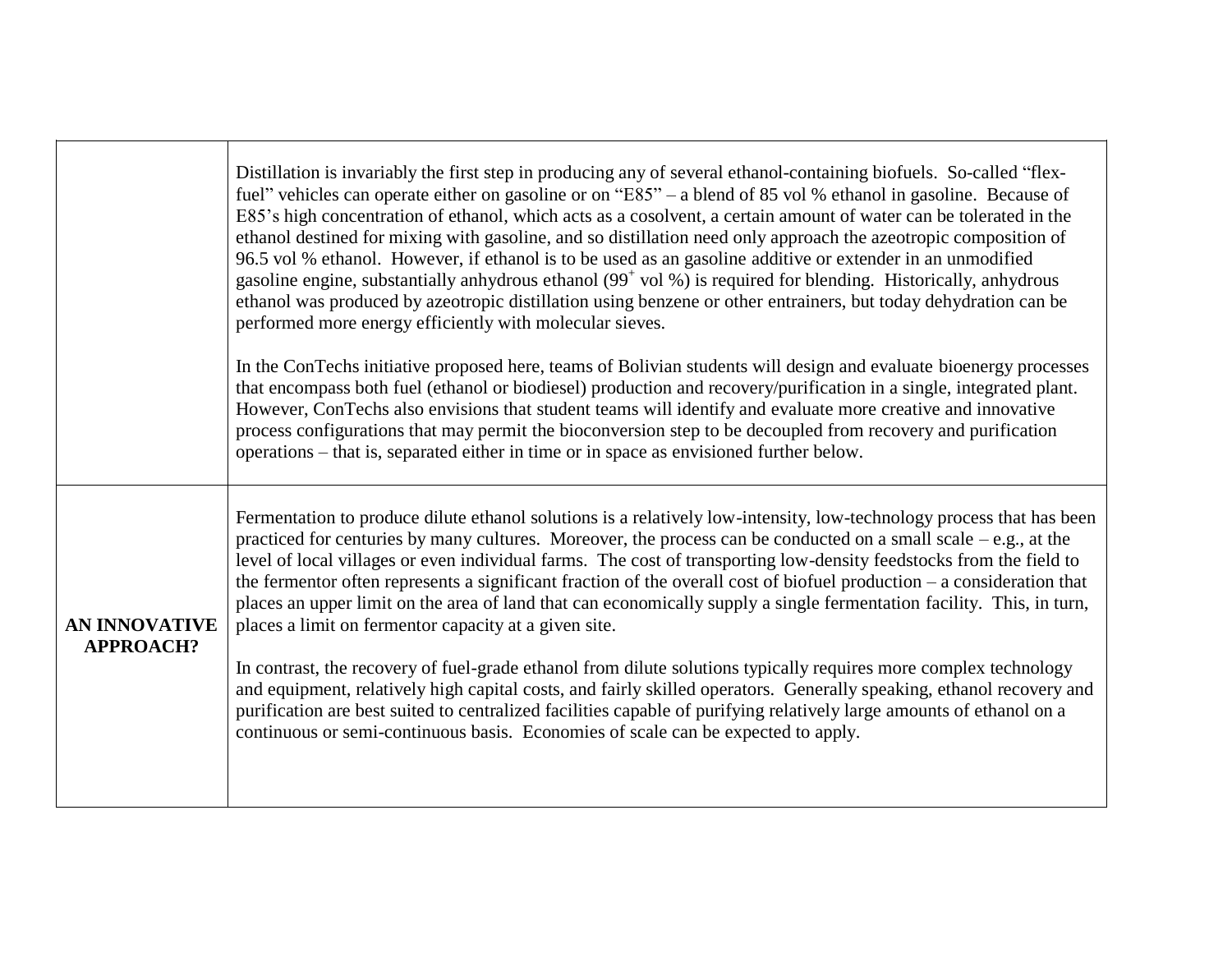|                                                                              | In view of the distinctive characteristics of these upstream and downstream operations – that is, upstream<br>fermentation and downstream ethanol recovery -- it may be feasible to separate these two operations, either in<br>time or in space. On the one hand, the fermentation step might be carried out on a small scale at many separate<br>locations on a decentralized basis (i.e., close to the raw material source), with the dilute ethanol product<br>subsequently being trucked to a central ethanol recovery/purification facility operated by skilled personnel.<br>Alternatively, the ethanol recovery/purification equipment might be skid-mounted on a truck that would travel<br>from fermentation site to fermentation site in the manner of a packaged mobile "mini-plant". Such novel process<br>concepts -- e.g., centralized ethanol purification facilities and/or mobile "mini-plants" for ethanol purification -<br>might enable many Bolivians to participate in a biofuels industry who might otherwise be unable to do so.<br>In this regard, we note that a Haitian-Dominican private sector consortium has recently proposed to deploy mobile<br>sugarcane mills near the border between Haiti and the Dominican Republic in the context of a planned fuel ethanol<br>project there. <sup>7</sup> Although details are sketchy, the notion is evidently to use mobile mills in order to manage<br>infrastructure issues and to provide work for unemployed Haitians in their native communities. The ConTechs<br>initiative proposed here has similar objectives and shares a common approach. |
|------------------------------------------------------------------------------|---------------------------------------------------------------------------------------------------------------------------------------------------------------------------------------------------------------------------------------------------------------------------------------------------------------------------------------------------------------------------------------------------------------------------------------------------------------------------------------------------------------------------------------------------------------------------------------------------------------------------------------------------------------------------------------------------------------------------------------------------------------------------------------------------------------------------------------------------------------------------------------------------------------------------------------------------------------------------------------------------------------------------------------------------------------------------------------------------------------------------------------------------------------------------------------------------------------------------------------------------------------------------------------------------------------------------------------------------------------------------------------------------------------------------------------------------------------------------------------------------------------------------------------------------------------------------------------------------------------------------------|
| <b>BUSINESS</b><br><b>MODELS AND</b><br><b>DESIGN</b><br><b>COMPETITIONS</b> | ConTechs seeks to foster the creation of bioenergy businesses in Bolivia that meet the following three criteria:<br>• leadership by Bolivian engineering and business students (both matriculated and graduated) as designers,<br>entrepreneurs, and key personnel/employees in small-scale bioenergy businesses;<br>• engagement of rural/indigenous Bolivians in various aspects of bioenergy production; and<br>• business sustainability -- on either a non-profit or for-profit basis.<br>One possible form this ConTechs initiative might take would entail its organization and sponsorship of two types<br>of regional and/or national student competitions or "design challenges". One type of competition would focus on<br>process technology and plant design, while the other would focus on planning for the business itself. Models for<br>both sorts of competitions already exist <sup>8,9</sup> , and ConTechs plans to adapt the most appropriate of these for present<br>purposes and circumstances. These process and business design challenges will be closely linked with one                                                                                                                                                                                                                                                                                                                                                                                                                                                                                                                           |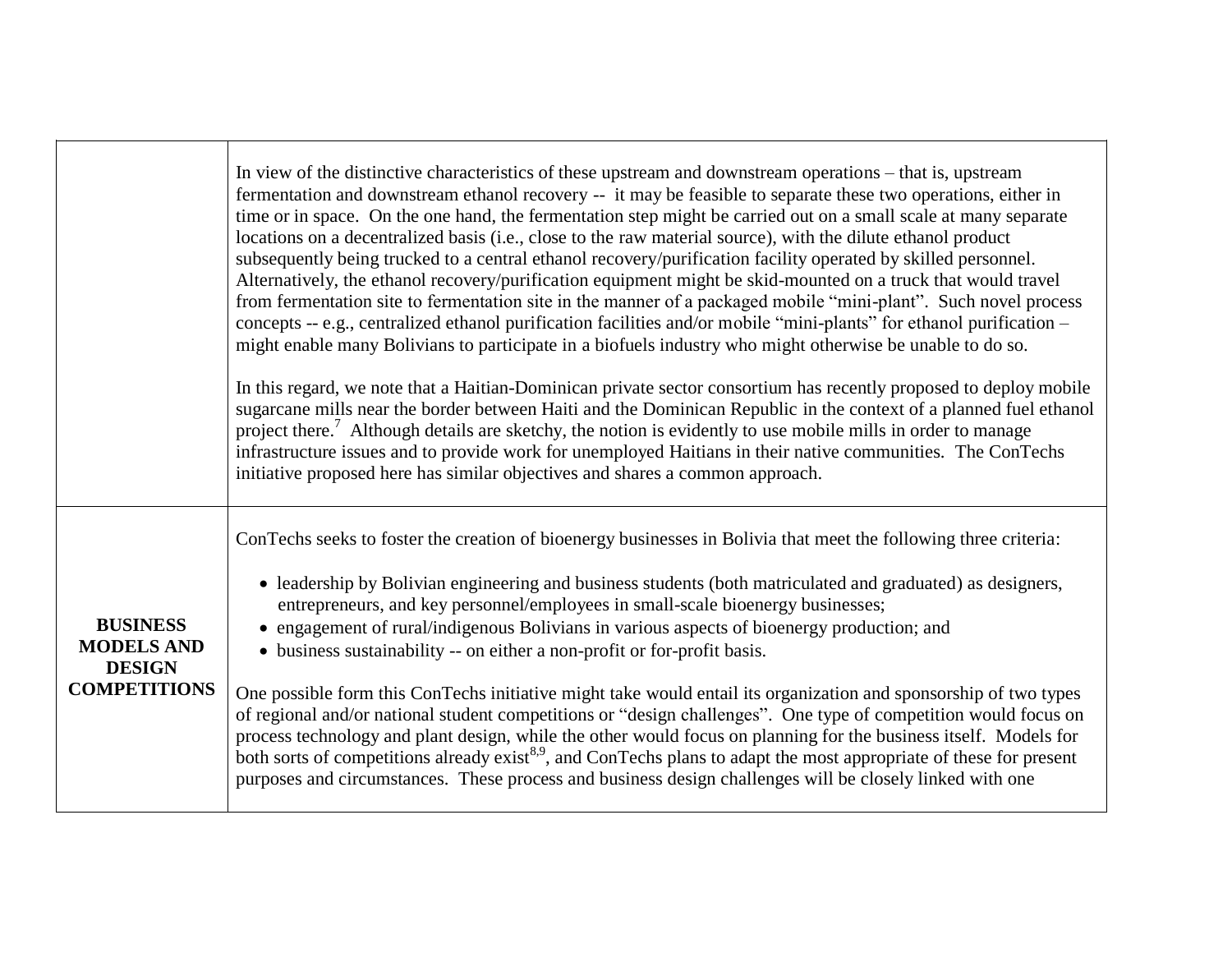|                                      | another, inasmuch as neither business nor process can be designed independently of the other. ConTechs and its<br>university partners (i.e., Bolivian professors) will need to coordinate these design and planning activities, given<br>that participating students will be pursuing various academic degrees (e.g., business and technical) in various<br>university faculties/departments. ConTechs hopes to use existing national student conferences as platforms for<br>launching and hosting these competitions. To that end, ConTechs has co-sponsored a number of CONEI-QAA<br>conferences – an annual national congress of students of chemical, environmental, and food engineering. <sup>10</sup><br>ConTechs fully expects that Bolivian university students, with advice from their professors and ConTechs'<br>volunteer advisors where appropriate, will ultimately generate an array of creative and attractive process and<br>business designs. One possible scenario might involve locating small-scale bioconversion facilities in numerous<br>rural communities or villages, which would be visited periodically by trucks fitted with biofuel recovery and<br>purification equipment operated by skilled personnel. In this way, a single mobile miniplant might efficiently<br>service a number of bioconversion units (e.g., fermentors), each located near the fields where its biofeedstock<br>would be grown. |
|--------------------------------------|------------------------------------------------------------------------------------------------------------------------------------------------------------------------------------------------------------------------------------------------------------------------------------------------------------------------------------------------------------------------------------------------------------------------------------------------------------------------------------------------------------------------------------------------------------------------------------------------------------------------------------------------------------------------------------------------------------------------------------------------------------------------------------------------------------------------------------------------------------------------------------------------------------------------------------------------------------------------------------------------------------------------------------------------------------------------------------------------------------------------------------------------------------------------------------------------------------------------------------------------------------------------------------------------------------------------------------------------------------------------------------------------------------------------------------------|
|                                      | In this particular scenario, the biofuels business might rent or loan appropriate pre-treatment/fermentation<br>equipment to members of rural communities who would commit to conducting these operations. The company<br>would be paid in the form of the marketable bioethanol produced from the crops and efforts of the community --<br>while those involved in growing, harvesting, and/or fermenting the energy crop might be compensated either by<br>direct payment, by profit sharing, or by retaining some portion of the recovered ethanol for their own use as fuel.                                                                                                                                                                                                                                                                                                                                                                                                                                                                                                                                                                                                                                                                                                                                                                                                                                                         |
| PARTICIPANTS/<br><b>STAKEHOLDERS</b> | By design, the key participants involved in the initial stages of this ConTechs program will be identical to those<br>whom the organization has sought to engage from the outset – namely,<br>• enthusiastic students of engineering in developing countries;<br>• university professors in those countries seeking to enrich their students' educational experiences and<br>professional opportunities; and                                                                                                                                                                                                                                                                                                                                                                                                                                                                                                                                                                                                                                                                                                                                                                                                                                                                                                                                                                                                                             |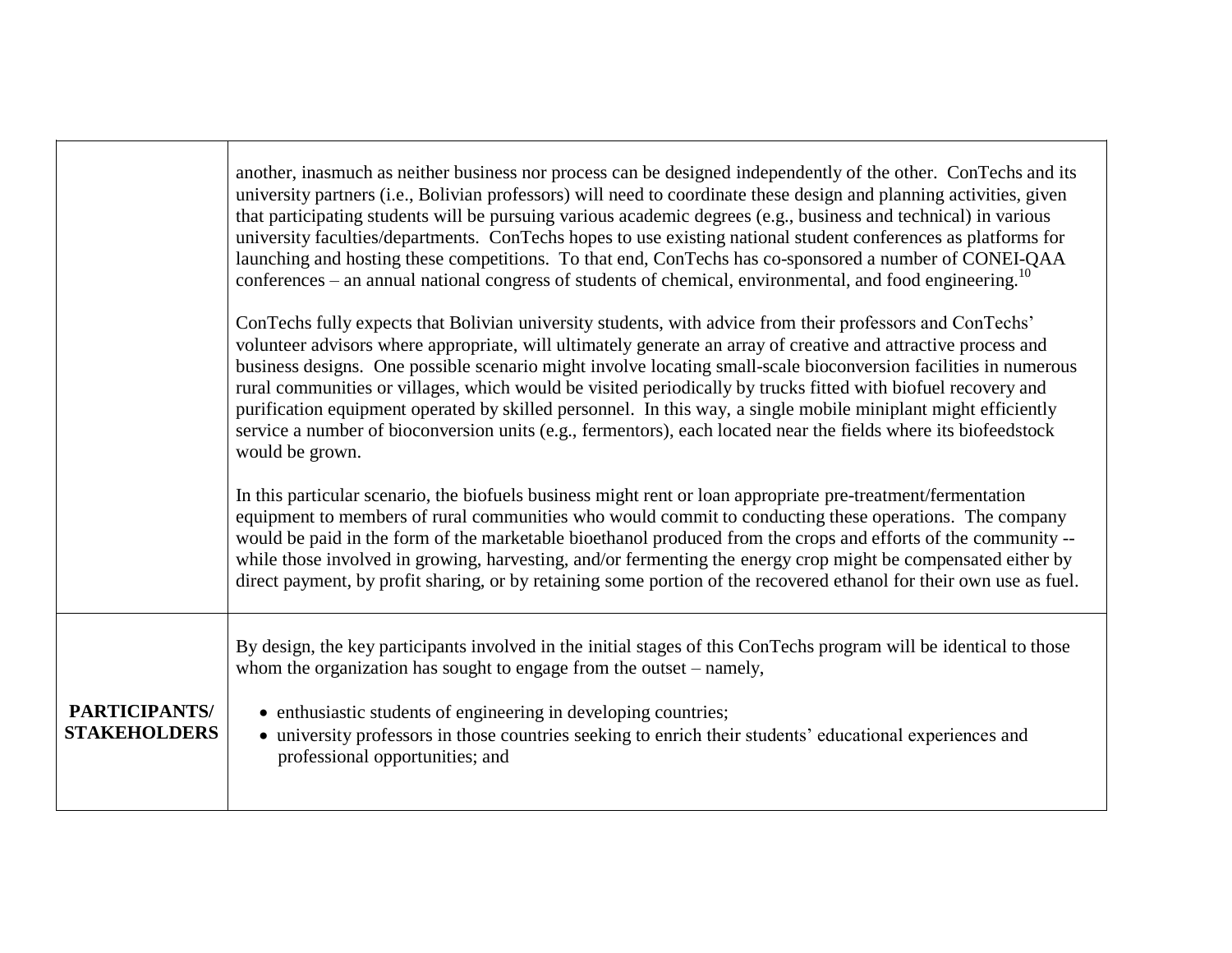|                | • experienced and motivated engineers in the U.S. with professional skills and a desire to contribute<br>meaningfully as volunteers.                                                                                                                                                                                                                                                                                                                                                                                                                                                                                                                                                                                                                                                      |
|----------------|-------------------------------------------------------------------------------------------------------------------------------------------------------------------------------------------------------------------------------------------------------------------------------------------------------------------------------------------------------------------------------------------------------------------------------------------------------------------------------------------------------------------------------------------------------------------------------------------------------------------------------------------------------------------------------------------------------------------------------------------------------------------------------------------|
|                | Having said this, it should be noted that the business-oriented nature of this proposed bioenergy initiative will<br>require not only <i>engineering</i> expertise on the part of participating students, professors, and volunteers – but also<br>$management$ experience as well $-i.e.,$ experience in the planning, organizing, funding, and running of businesses.<br>ConTechs' outreach will necessarily be broadened in this respect.                                                                                                                                                                                                                                                                                                                                              |
|                | Once the process design and business planning phases have been completed, projects will enter a start-up phase<br>wherein actual businesses will be funded, staffed, and equipped. This operational phase will entail recruitment of<br>Bolivian entrepreneurs, managers, staff, and operating personnel - most of whom will hopefully be recruited from<br>the ranks of recent graduates of Bolivian universities. This phase will also entail recruitment and training of<br>"mini-entrepreneurs" from local farming communities interested in growing, harvesting, and/or conducting<br>fermentation operations. NGOs and microlenders operating in Bolivia will likely have important roles to play in<br>establishing connections with people from rural and indigenous communities. |
|                | In summary, this proposed initiative in Bolivian bioenergy will require that ConTechs broaden its participant/<br>stakeholder base in two respects: first, to encompass participants with a managerial/business focus as well those<br>with technical/engineering expertise; and secondly, to reach beyond Bolivian universities to other sectors of<br>Bolivian society.                                                                                                                                                                                                                                                                                                                                                                                                                 |
| <b>FUNDING</b> | Thus far, ConTechs has focused on advising and supporting a handful of student projects and activities at just two<br>Bolivian universities. Most of its activity is web-based and thus readily self-funded. Going forward, however, the<br>bioenergy initiative proposed here will require a more aggressive and comprehensive approach to funding projects,<br>the program, and (eventually) bioenergy businesses. Fortunately, these funding requirements will be phased – that<br>is, the need for funding will grow as the new program grows.                                                                                                                                                                                                                                        |
|                | Initially, some up-front investment will have to be made in planning and preparing for this new biofuels program –                                                                                                                                                                                                                                                                                                                                                                                                                                                                                                                                                                                                                                                                        |